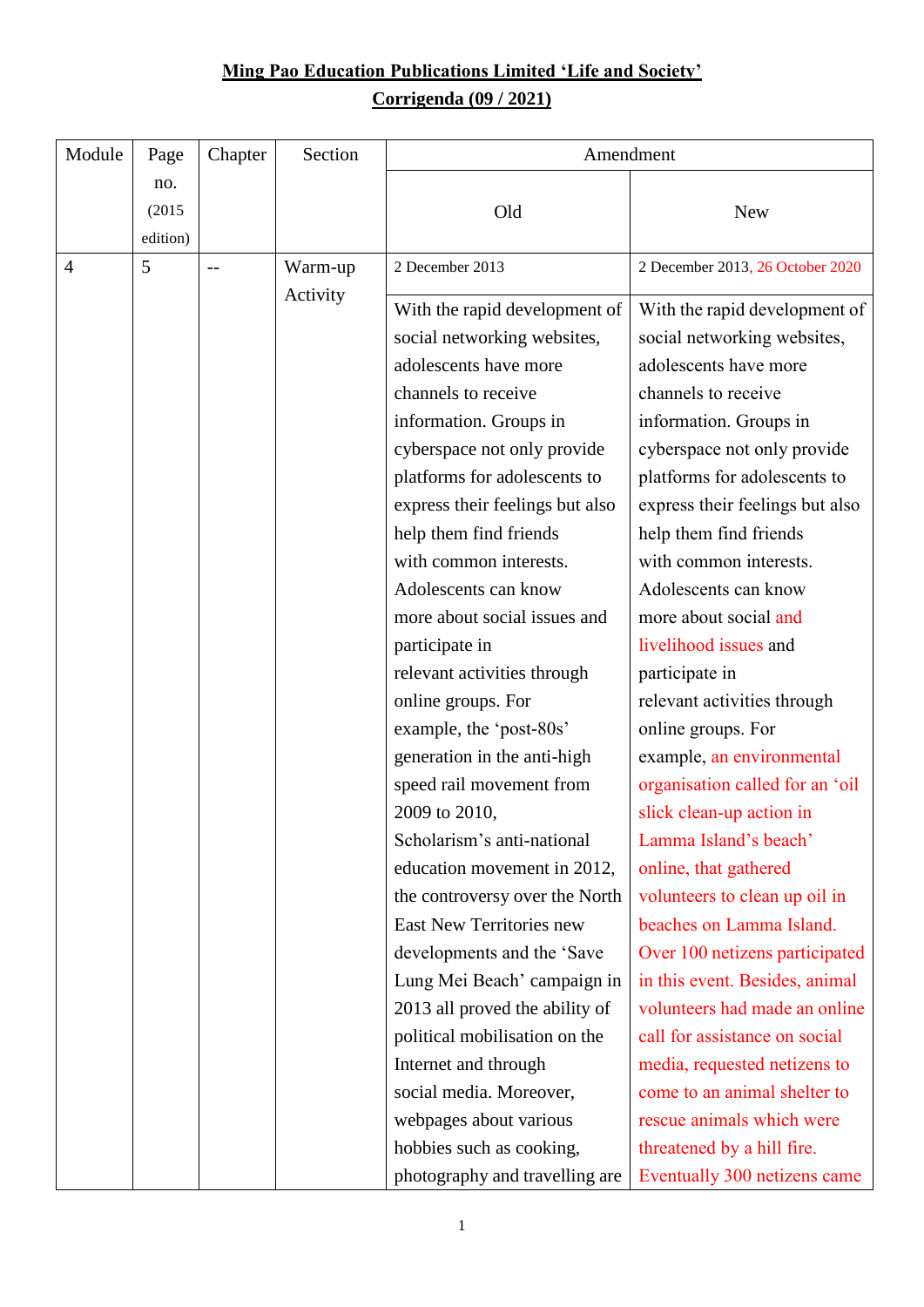|  |    |                |           | prevalent. Adolescents can       | and helped. These all proved   |
|--|----|----------------|-----------|----------------------------------|--------------------------------|
|  |    |                |           | meet friends with the same       | the ability of mobilisation on |
|  |    |                |           | hobby and share their            | the Internet and through       |
|  |    |                |           | experiences and knowledge        | social media.                  |
|  |    |                |           | through these online             |                                |
|  |    |                |           | platforms.                       |                                |
|  | 11 | $\mathbf{1}$   | Reference | Virtual identity on the Internet | (deleted)                      |
|  |    |                |           | Go to 'On the                    |                                |
|  |    |                |           | Internetnobody knows             |                                |
|  |    |                |           | you're a dog', watch the video   |                                |
|  |    |                |           | clip and cartoons.               |                                |
|  |    |                |           | http://www.ontheinternetnobo     |                                |
|  |    |                |           | dyknowsyoureadog.com             |                                |
|  |    |                |           |                                  |                                |
|  |    |                |           |                                  |                                |
|  |    |                |           |                                  |                                |
|  |    |                |           |                                  |                                |
|  | 19 | $\overline{2}$ | Focus of  | Fig. 2.3                         | Fig. 2.3                       |
|  |    |                | Learning  | The 'Equal Share' voluntary      | Benson has been busy with      |
|  |    |                |           | work has been running once a     | works in recent years, so he   |
|  |    |                |           | month.                           | used Facebook less to call on  |
|  |    |                |           |                                  | netizens to take part in       |
|  |    |                |           |                                  | monthly events. But he         |
|  |    |                |           |                                  | emphasised that there was no   |
|  |    |                |           |                                  | permanent leader in 'Equal     |
|  |    |                |           |                                  | Share', everyone might         |
|  |    |                |           |                                  | contribute to society          |
|  |    |                |           |                                  | respectively when they         |
|  |    |                |           |                                  | wanted to.                     |
|  | 20 | $\overline{2}$ | Reference | Face cyber-bullying squarely     | Face cyber-bullying squarely   |
|  |    |                |           | Go to the Internet Education     | Go to the Internet Education   |
|  |    |                |           | Campaign of 'Be NetWise'.        | Campaign of 'Be NetWise'.      |
|  |    |                |           | Browse 正視網上欺凌,不要                 | Browse 正視網上欺凌,不要               |
|  |    |                |           | 火上加油 (Chinese version            | 火上加油 (Chinese version          |
|  |    |                |           | only) to be more aware of your   | only) to be more aware of      |
|  |    |                |           | behaviour in cyberspace. Take    | your behaviour in              |
|  |    |                |           | proper measures to protect       | cyberspace. Take proper        |
|  |    |                |           | yourself.                        | measures to protect yourself.  |
|  |    |                |           | http://be-netwise.hk/talk39.ph   | http://las.mpep.com.hk/4/web   |
|  |    |                |           | $\mathbf{p}$                     | 1                              |
|  |    |                |           |                                  |                                |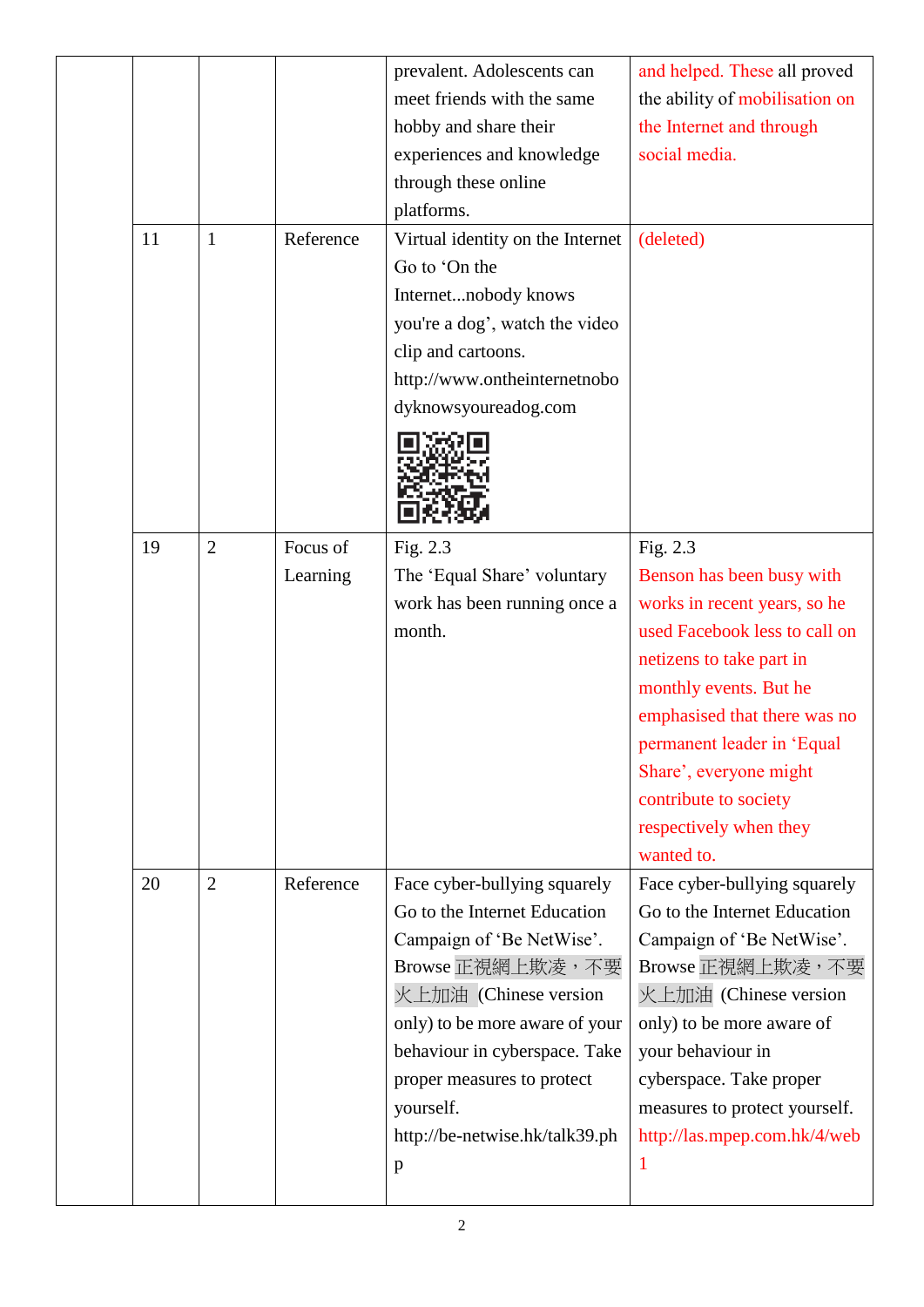|    |                |                      | Learn about cyber crimes<br>Go to the Internet Education<br>Resources Pack of 'Be<br>NetWise' (Chinese version<br>only) to learn about common<br>cybercrimes, cases and the<br>corresponding laws.<br>http://www.be-netwise.hk/edu<br>$_k$ it.php<br>→「互聯網教育資源套<br>使用者資料冊」→「第三章:<br>專題探討 5.網絡罪行」                                                                      | Learn about cyber crimes<br>Go to the Internet Education<br>Resources Pack of 'Be<br>NetWise' (Chinese version<br>only) to learn about common<br>cybercrimes, cases and the<br>corresponding laws.<br>http://las.mpep.com.hk/4/web<br>使用者資料冊」→「第三章:<br>專題探討 5.網絡罪行」                                                                                                                    |
|----|----------------|----------------------|-----------------------------------------------------------------------------------------------------------------------------------------------------------------------------------------------------------------------------------------------------------------------------------------------------------------------------------------------------------------------|----------------------------------------------------------------------------------------------------------------------------------------------------------------------------------------------------------------------------------------------------------------------------------------------------------------------------------------------------------------------------------------|
|    |                |                      |                                                                                                                                                                                                                                                                                                                                                                       |                                                                                                                                                                                                                                                                                                                                                                                        |
| 21 | $\overline{2}$ | More<br>Information  | The police said there is an<br>upward trend of 'naked chat'<br>extortion. It has<br>increased from 32 to 248 cases<br>already in the first 8 months of<br>2013. This is 6.7 times more<br>than last year. Among all<br>cases, 30% of the victims gave<br>money to the swindlers, losing<br>from HK\$100 to HK\$46,000.<br>Summary of local news on 28<br>October 2013 | The police said there is an<br>upward trend of 'naked chat'<br>extortion. It has<br>increased from 156 to 757<br>cases already in the first 10<br>months of $2020$ . This is $3.8$<br>times more than last<br>year. Among all cases, the<br>youngest victim was only 11<br>years old and the highest loss<br>involved was HK\$330,000.<br>Summary of local news on 25<br>December 2020 |
| 29 | 3              | Focus of<br>Learning | D. Always think critically<br>Be aware at all times when<br>making friends online. We<br>should not trust our<br>cyber-friends blindly. We<br>should think critically to check                                                                                                                                                                                        | D. Always think carefully<br>Be aware at all times when<br>making friends online. We<br>should not trust our<br>cyber-friends blindly. We<br>should think carefully to                                                                                                                                                                                                                 |